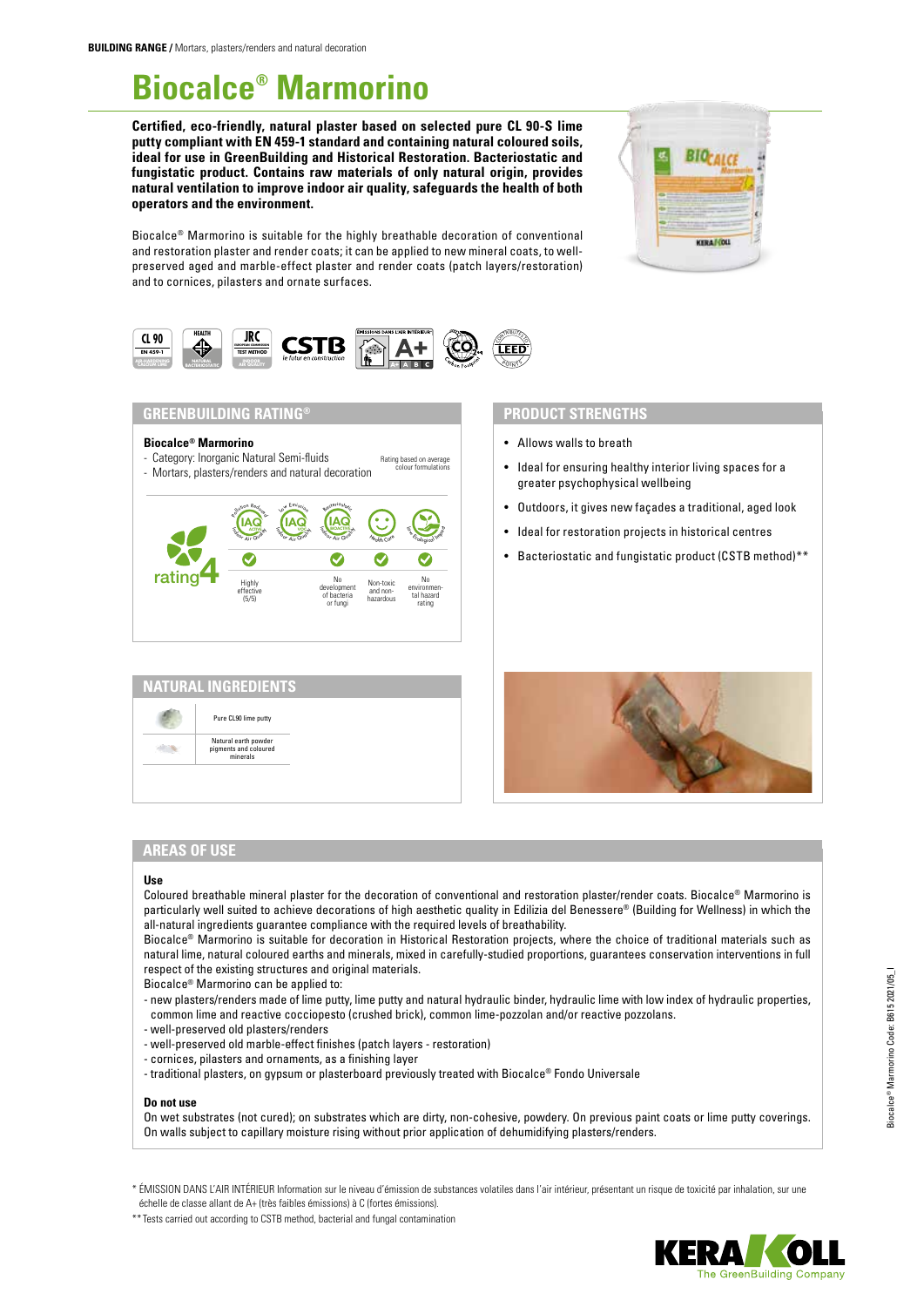## **INSTRUCTIONS FOR USE**

#### **Preparation of substrates**

The substrate must be cured, clean and solid, free from loose debris, dust and mould. Old plasters must adhere to the masonry structure and must be damage-free, dry, carefully cleaned to remove remaining traces of previous processes (lime putty coverings, old finishing coats, etc.) and suitably finished using products from the Biocalce® Intonachino finishing line according to the level of finish and smoothness of the plaster.

Apply Biocalce® Fondo Universale before applying Biocalce® Marmorino to indoor surfaces coated with gypsum, plasterboard or synthetic paints. Leave to dry and apply a first coat of Biocalce® Marmorino.

Preparation of new or old substrates helps save time and colour product, guaranteeing a superior quality decorative layer.

Particular care must be taken during summer and when working in direct sunlight: provide shade cloths.

To even up the absorption in old or inconsistent substrates use one or more coats of Biocalce® Fondo according to the absorption found, leave to dry and apply a first coat of Biocalce® Marmorino.

For the treatment of substrates other than those mentioned and for additional information on the types of intervention to be carried out, we recommend to consult Kerakoll's Guide to decorating and preparing substrates.

#### **Preparation**

The feature of Biocalce® Marmorino is that it can be used to decorate outdoor and indoor render/plaster, in a number of coats according to the level of finish and the chromatic effect required, using the wet-on-wet method, that is to say applying the second coat, and any subsequent coats, when the preceding coat is still wet but dust free. This simple application procedure allows the grains present in the lime putty to be incorporated in the first coat, giving a layer with an even thickness and a smooth surface.

Mix in advance working manually or with a low-rev, mechanical stirring device until a smooth paste is obtained.

Under no circumstances must more water be added to the mix during application.

#### **Application**

Biocalce® Marmorino can be applied easily using a stainless steel spreader, making sure it is evenly distributed; the last coat must be applied with particular care, smoothing repeatedly with a stainless steel float or suitable tools while the product is drying, so as to create a compact, smooth, translucent and vibrant surface typical of marble-effect finishes.

Each layer is to be applied approximately 1 mm thick.

Biocalce® Marmorino is pigmented exclusively with natural earths, so there may be slight differences in colour between one batch and the next and slight chromatic variations in the final result according to the level of absorption in the supports or variable atmospheric conditions during application.

#### **Cleaning**

Biocalce® Marmorino is a natural product and tools can be cleaned using water before the product hardens.

## **SPECIAL NOTES**

Apply Biocalce® Marmorino at temperatures from +8 °C to +30 °C and relative ambient humidity lower than 80%. In the event of strong wind, do not apply the product. When the product is applied externally the scaffolding must be protected with suitable cloths to protect it from direct sunlight, wind and rain, until the product has cured completely.

Carbonation is affected by weather conditions; at low temperatures and with high relative humidity it may be responsible for longer curing times.

During the carbonation process, the resultant presence of calcium hydroxide, following washouts by rainwater or contact with liquid water, can give rise to difficult-to-remove, unattractive stains or insoluble droplets. High environmental humidity, condensation and roughness of the support can favour the deposit of dust, spores and other sources of nourishment; they may generate the surface growth of micro-organisms and thus altering the aesthetic qualities of the finish.

Particular care must be taken when carrying out decorations over full backgrounds. Avoid interruptions between scaffolding levels or on large continuous surfaces.

When applying internally it is recommended that the rooms be well aired for a few days after application, to promote hardening of the binder by carbonation.

The product may show differences in shade on not suitably-prepared substrates.

# **ABSTRACT**

*In Edilizia del Benessere® (Building for Wellness) and Historic Restoration highly hygroscopic and breathable decorative layers are created on internal and external plaster/render using natural plaster containing natural coloured earths and pure lime putty (such as Biocalce® Marmorino), with stucco type surface finishing level, naturally ventilated to help dilute indoor pollutants, naturally bacteriostatic and fungistatic, GreenBuilding Rating® 4\*\*.*

*After wetting the support, apply Biocalce® Marmorino in several coats using a stainless steel float, until the required aesthetic effect is achieved.*

*Always prepare the substrates using products from the Biocalce® Intonachino range of finishing products.*

*Biocalce® Marmorino coverage: ≈ 1.7 kg/m<sup>2</sup> at a thickness of 1.5 mm.* 

*\*\* Tests carried out according to CSTB method, bacterial and fungal contamination*

Biocalce® Marmorino Code: B615 2021/05\_I

3iocalce® Marmorino Code: B615 2021/05\_I